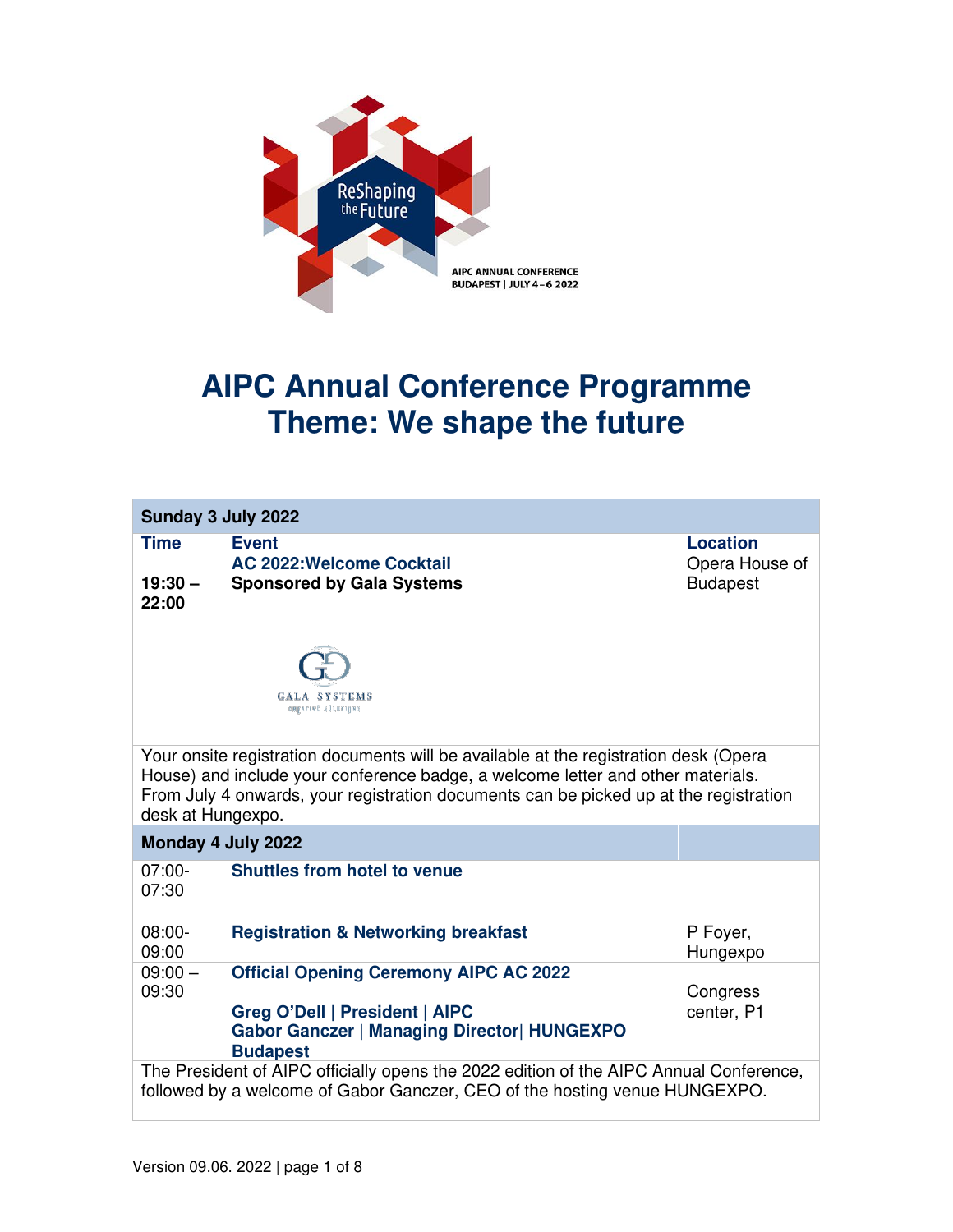

| $09:30 -$<br>10:30                                                                                                                                                                                                                                                                                                                                                                                                                                                                                                                                                                                    | Keynote Speaker: Catherine de Vrye                                                                                                                                                                                                             | Congress<br>center, P1 |  |
|-------------------------------------------------------------------------------------------------------------------------------------------------------------------------------------------------------------------------------------------------------------------------------------------------------------------------------------------------------------------------------------------------------------------------------------------------------------------------------------------------------------------------------------------------------------------------------------------------------|------------------------------------------------------------------------------------------------------------------------------------------------------------------------------------------------------------------------------------------------|------------------------|--|
| Best-selling author of 9 books translated into a dozen languages, the former Australian<br>Executive Woman of the Year understands global service, change and resilience from<br>both a professional and personal perspective. Starting life in an orphanage in Canada to<br>university in the USA, she arrived near penniless in Australia to hold leadership roles in<br>IBM; posted to Japan and Hong Kong-at one stage responsible for their incentive events.<br>Her content and humour will offer a unique perspective to turn stumbling blocks to<br>stepping stones as we reshape our future. |                                                                                                                                                                                                                                                |                        |  |
| $10:30 -$<br>11:00                                                                                                                                                                                                                                                                                                                                                                                                                                                                                                                                                                                    | <b>Coffee break</b>                                                                                                                                                                                                                            | P Foyer,<br>Hungexpo   |  |
| $11:00 -$<br>12:00                                                                                                                                                                                                                                                                                                                                                                                                                                                                                                                                                                                    | <b>AIPC Member Survey Results</b><br><b>Michael Hughes   Managing Director   Access</b><br><b>Intelligence</b>                                                                                                                                 | Congress<br>center, P1 |  |
| The AIPC Member Survey offers a detailed view on what is happening in the AIPC<br>Community. The author of the report, Michael Hughes, will present the key results, after<br>which he will ask 2 convention centers CEO's for their reaction in a panel discussion.                                                                                                                                                                                                                                                                                                                                  |                                                                                                                                                                                                                                                |                        |  |
| $12:00 -$<br>13:00                                                                                                                                                                                                                                                                                                                                                                                                                                                                                                                                                                                    | <b>Customer Experience &amp; Design:</b><br>Delivering the Flexible, Future-Ready Venues of<br><b>Tomorrow Today - How Design, Technology and</b><br><b>Sustainability Converge</b>                                                            | Congress<br>center, P1 |  |
|                                                                                                                                                                                                                                                                                                                                                                                                                                                                                                                                                                                                       | In collaboration with Populous, lecture followed by panel                                                                                                                                                                                      |                        |  |
|                                                                                                                                                                                                                                                                                                                                                                                                                                                                                                                                                                                                       | <b>Adam Paulitsch   Architect &amp; Associate principal  </b><br><b>Populous Kansas City</b><br>Silvia Prandelli   Principal   Populous Milan<br>Francois Clement   Senior Principal   Populous Paris<br><b>Robert McClure   CEO   Paratus</b> |                        |  |
| In this session we will review our groundbreaking work defining the Convention Centre<br>of the Future as a foundation for exploring the key issues and considerations for the next<br>iteration of our industry's future. Can a convention centre be representative of a city's                                                                                                                                                                                                                                                                                                                      |                                                                                                                                                                                                                                                |                        |  |

aspirations and values, integrated into nature, technologically advanced, and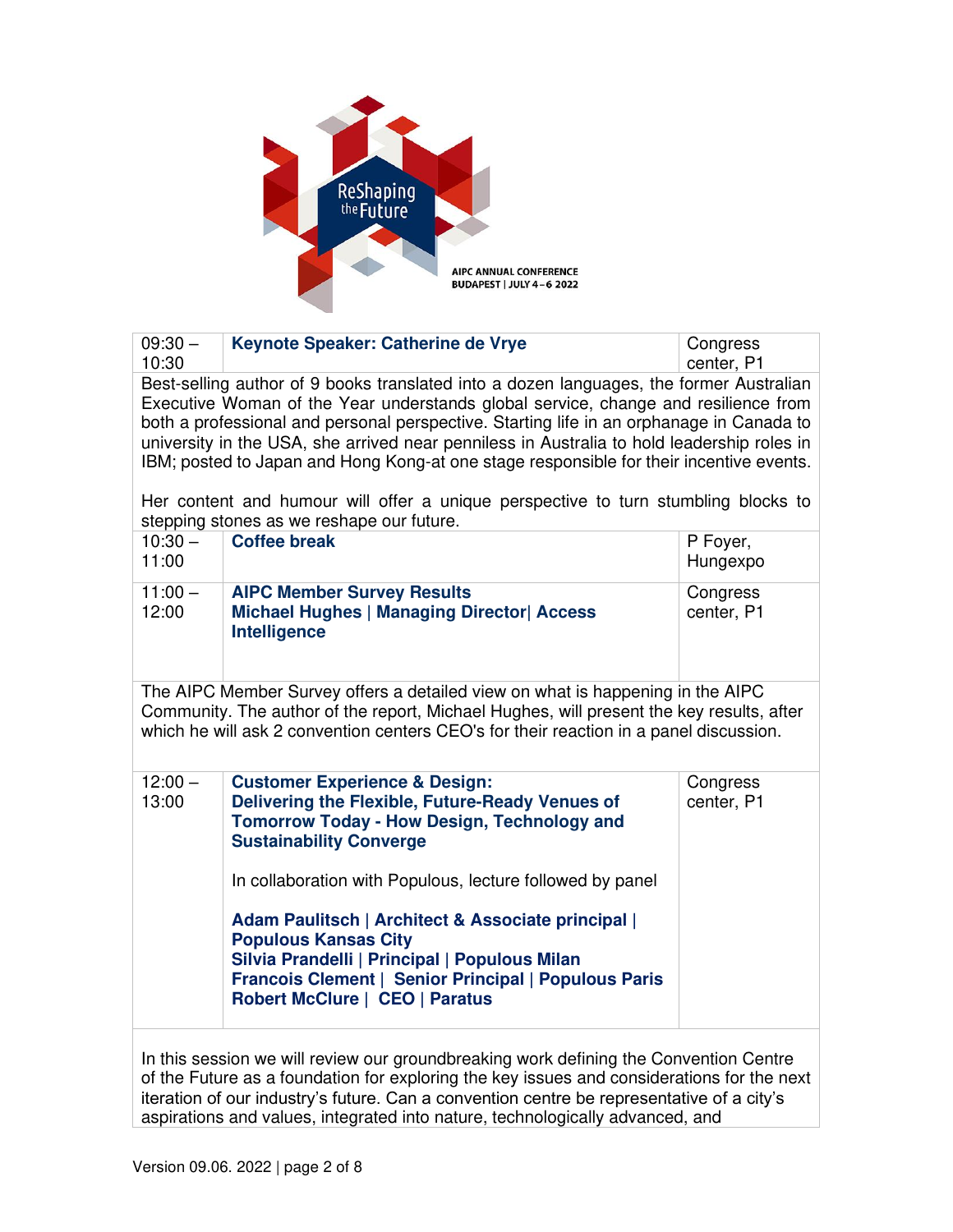

sustainably regenerative to the community? It's a lot to ask of one building. What can convention centre design learn from the design of airports, stadia, or performance venues to inform our priorities for our facilities?

Join Populous as the global design firm shares their unique experience delivering flexible, future-ready venues and offers insights that go beyond building type to celebrate our shared focus – drawing people together and delivering experiences that are meaningful, authentic and inspired.

| $13:00 -$<br>14:30                                                      | <b>Lunch hosted by IMEX</b>                                                              | P Foyer,<br>Hungexpo |  |
|-------------------------------------------------------------------------|------------------------------------------------------------------------------------------|----------------------|--|
|                                                                         |                                                                                          |                      |  |
|                                                                         | <i>i</i> mex                                                                             |                      |  |
|                                                                         |                                                                                          |                      |  |
|                                                                         |                                                                                          |                      |  |
| $14:30 -$                                                               | The Metaverse and beyond: the technology                                                 | Congress             |  |
| 15:30                                                                   | landscape                                                                                | center, P1           |  |
|                                                                         | <b>Steve McKenzie   Executive Vice-President </b><br><b>Ungerboeck</b>                   |                      |  |
|                                                                         | Paul Foster   Founder  OnePlan                                                           |                      |  |
|                                                                         | Steve McKenzie, Executive Vice-President of Ungerboeck and Paul Foster, Founder of       |                      |  |
|                                                                         | One Plan will explore the current and future technology landscape and what it will bring |                      |  |
|                                                                         | to convention centers.                                                                   |                      |  |
|                                                                         |                                                                                          |                      |  |
| $15:30 -$                                                               | <b>AIPC Benchmarking results</b>                                                         | Congress             |  |
| 16:00                                                                   | Matthew Klas  Managing Director  HLT Advisory Inc.                                       | center, P1           |  |
|                                                                         | The AIPC Benchmarking Exercise offers a detailed view on what is happening in the        |                      |  |
|                                                                         | AIPC Community. The author of the report, Matthew Klas, will present the key results.    |                      |  |
|                                                                         |                                                                                          |                      |  |
| $16:00 -$                                                               | <b>Future Shapers: The Journey</b>                                                       | Congress             |  |
| 16:30                                                                   | Future Shaper representatives & Samantha Glass                                           | center, P1           |  |
|                                                                         | Two representatives of the first ever Future Shapers Cohort will tell their story on how |                      |  |
| the talent programme impacted them, both personally and professionally. |                                                                                          |                      |  |
|                                                                         | Moderation by Samantha Glass, member of the Future Shapers Task Force.                   |                      |  |
|                                                                         |                                                                                          | P Foyer,             |  |
| $16:30 -$                                                               | <b>Coffee break</b>                                                                      | Hungexpo             |  |
| 17:00                                                                   | (including poster session for innovation award)                                          |                      |  |
| $17:00 -$                                                               | <b>Creativity in action: New ideas from the AIPC</b>                                     | Congress             |  |
| 17:30                                                                   | <b>Innovation Awards</b>                                                                 | center, P1           |  |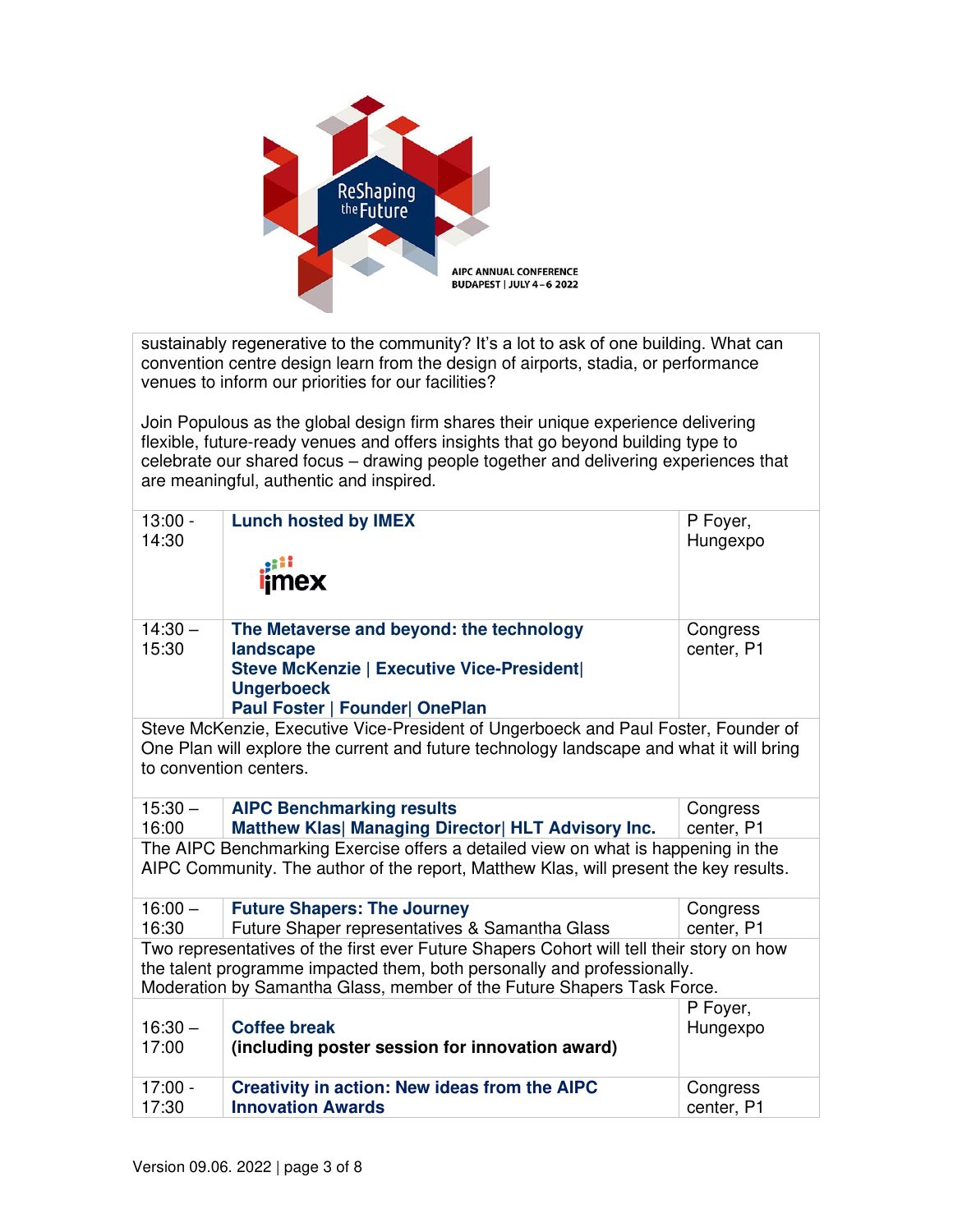

|                                                                                                                                                                                                                                                          | Pecha Kucha: Panel of Award Finalists                                                                                                |                        |  |
|----------------------------------------------------------------------------------------------------------------------------------------------------------------------------------------------------------------------------------------------------------|--------------------------------------------------------------------------------------------------------------------------------------|------------------------|--|
| An array of creative new ideas and developments in a wide range of centre<br>management and operational areas with a "Pecha Kucha" overview to help guide your<br>vote for the Delegate's Choice Award.                                                  |                                                                                                                                      |                        |  |
| <b>Innovation Award Finalists:</b><br><b>Austria Center Vienna</b><br><b>ICC Sydney</b><br><b>Kazan Expo</b><br>Québec City Convention Centre's<br><b>Te Pae</b><br><b>Taipei International Convention Centre</b><br><b>VIPARIS</b>                      |                                                                                                                                      |                        |  |
| $17:30 -$<br>18:00                                                                                                                                                                                                                                       | Open Innovation: The Case of the Hungarian Wine<br>industry<br>Representative Hungarian Wine Industry                                | Congress<br>center, P1 |  |
| Krisztián Sauska   Owner  Sauska Wineries<br>The making of wine is often linked to stories of "secret recipes" or "exclusiveness". In<br>this session, the speaker will provide insights on how open innovation elevated the<br>Hungarian wine industry. |                                                                                                                                      |                        |  |
| $18:00 -$<br>19:00                                                                                                                                                                                                                                       | <b>Closing remarks and invitation to cocktail</b><br>Peter King  Chief Executive  Melbourne Convention &<br><b>Exhibition Centre</b> | Congress<br>center, P1 |  |
| $19:00 -$<br>22:00                                                                                                                                                                                                                                       | <b>Gala Dinner at Hungexpo</b><br>Sponsored by Hungexpo                                                                              |                        |  |
| Thank you to our 2022 Conference Host                                                                                                                                                                                                                    |                                                                                                                                      |                        |  |
| <b>A</b> hungexpo                                                                                                                                                                                                                                        |                                                                                                                                      |                        |  |
| $22:00 -$<br>23:00                                                                                                                                                                                                                                       | <b>Shuttles to the hotels</b>                                                                                                        |                        |  |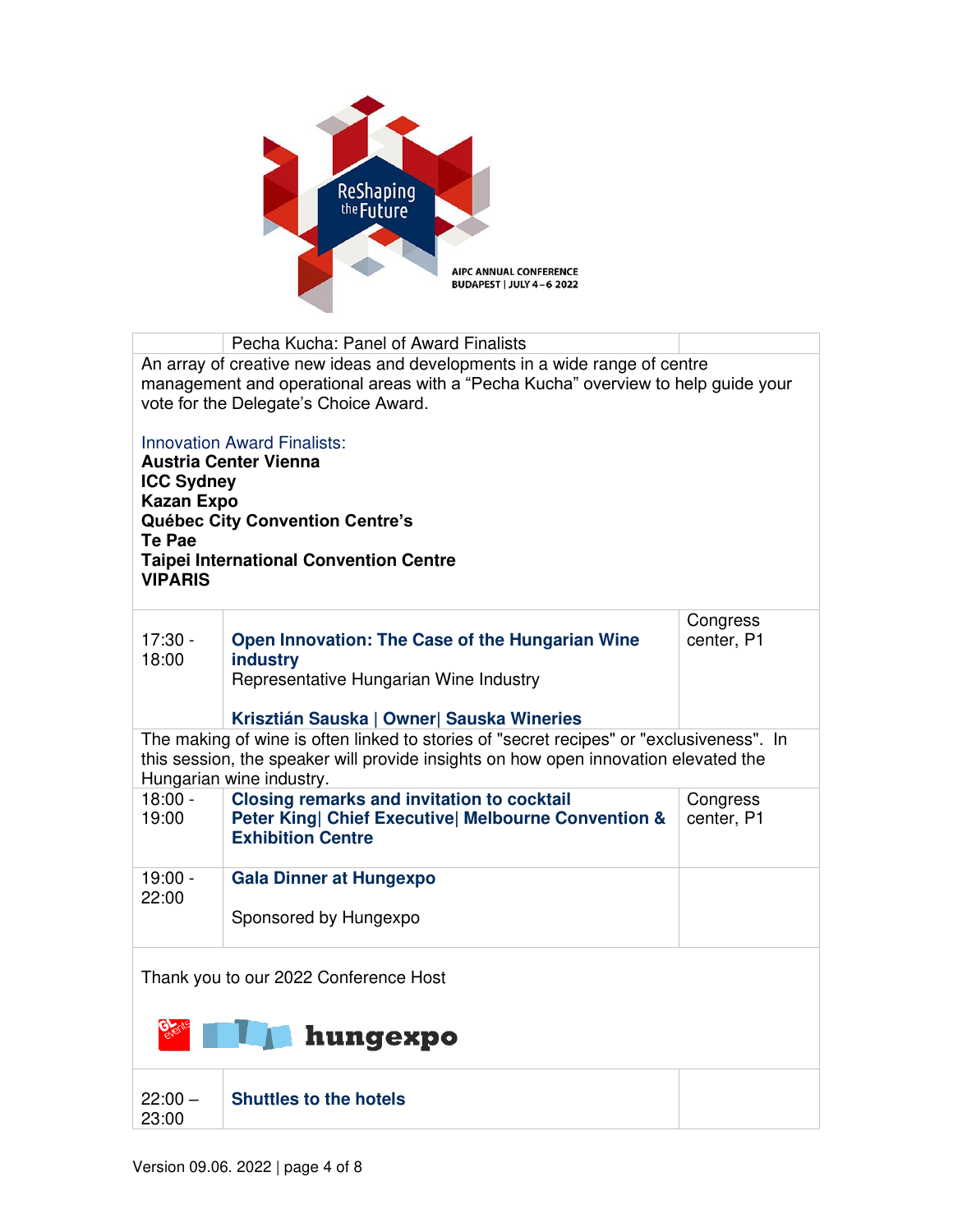

| Tuesday 5 July 2022                                                                                                                                                                                                                                                                                 |                                                                                                                                                           |                        |  |
|-----------------------------------------------------------------------------------------------------------------------------------------------------------------------------------------------------------------------------------------------------------------------------------------------------|-----------------------------------------------------------------------------------------------------------------------------------------------------------|------------------------|--|
| <b>Time</b>                                                                                                                                                                                                                                                                                         | <b>Event</b>                                                                                                                                              | <b>Location</b>        |  |
| $07:00 - 07:30$                                                                                                                                                                                                                                                                                     | <b>Shuttles from hotels to venue</b>                                                                                                                      |                        |  |
| $08:00 - 09:00$                                                                                                                                                                                                                                                                                     | Networking breakfast / Back-of-house tour of<br><b>HUNGEXPO</b>                                                                                           | P Foyer,<br>Hungexpo   |  |
| $09:00 - 09:30$                                                                                                                                                                                                                                                                                     | Welcome Day 2 AIPC AC 2022 & Announcement<br><b>Innovation Award</b><br><b>Julianne Jammers  Managing Director  SwissTech</b><br><b>Convention Centre</b> | Congress<br>center, P1 |  |
| Opening remarks for Day 2 of the AIPC Annual Congress, followed by the official<br>announcement of the prestigious 2022 AIPC Innovation Award by Julianne Jammers,<br>member of the AIPC Board of Directors.                                                                                        |                                                                                                                                                           |                        |  |
| $09:30 - 10:30$                                                                                                                                                                                                                                                                                     | <b>Future Shapers - Challenge Presentation</b><br>Future Shaper Teams - hosted by Taubie Motlhabane                                                       | Congress<br>center, P1 |  |
| Two Future Shapers teams will present their solution for a key industry challenge. Each<br>of them will have 25 minutes to convince the senior leadership audience of the benefits<br>their solution offers. The winner of the contest will be announced at the end of the day.                     |                                                                                                                                                           |                        |  |
| $10:30 - 11:00$                                                                                                                                                                                                                                                                                     | <b>Coffee break</b>                                                                                                                                       | P Foyer,<br>Hungexpo   |  |
| $11:00 - 12:00$                                                                                                                                                                                                                                                                                     | <b>Security: beyond technology</b><br><b>Russ Simons  Managing Partner  Venue Solutions</b><br><b>Group</b>                                               | Congress<br>center, P1 |  |
| Security is becoming increasingly important for organized events - both in the physical<br>and digital environment. In this session, Russ Simons, Managing Partner & Chief<br>Listening Officer of Venue Solutions Group will share his view on how convention<br>centers need to brace themselves. |                                                                                                                                                           |                        |  |
| $12:00 - 12:30$                                                                                                                                                                                                                                                                                     | <b>Innovation: The Hungarian Viewpoint</b><br><b>Peter Balogh  CEO  Baconsult</b>                                                                         | Congress<br>center, P1 |  |
| Hungary ranks 32 <sup>nd</sup> among the most innovative countries in the Bloomberg Innovation<br>Index. In this session, the serial entrepreneur Peter Balogh, will explain what it takes to                                                                                                       |                                                                                                                                                           |                        |  |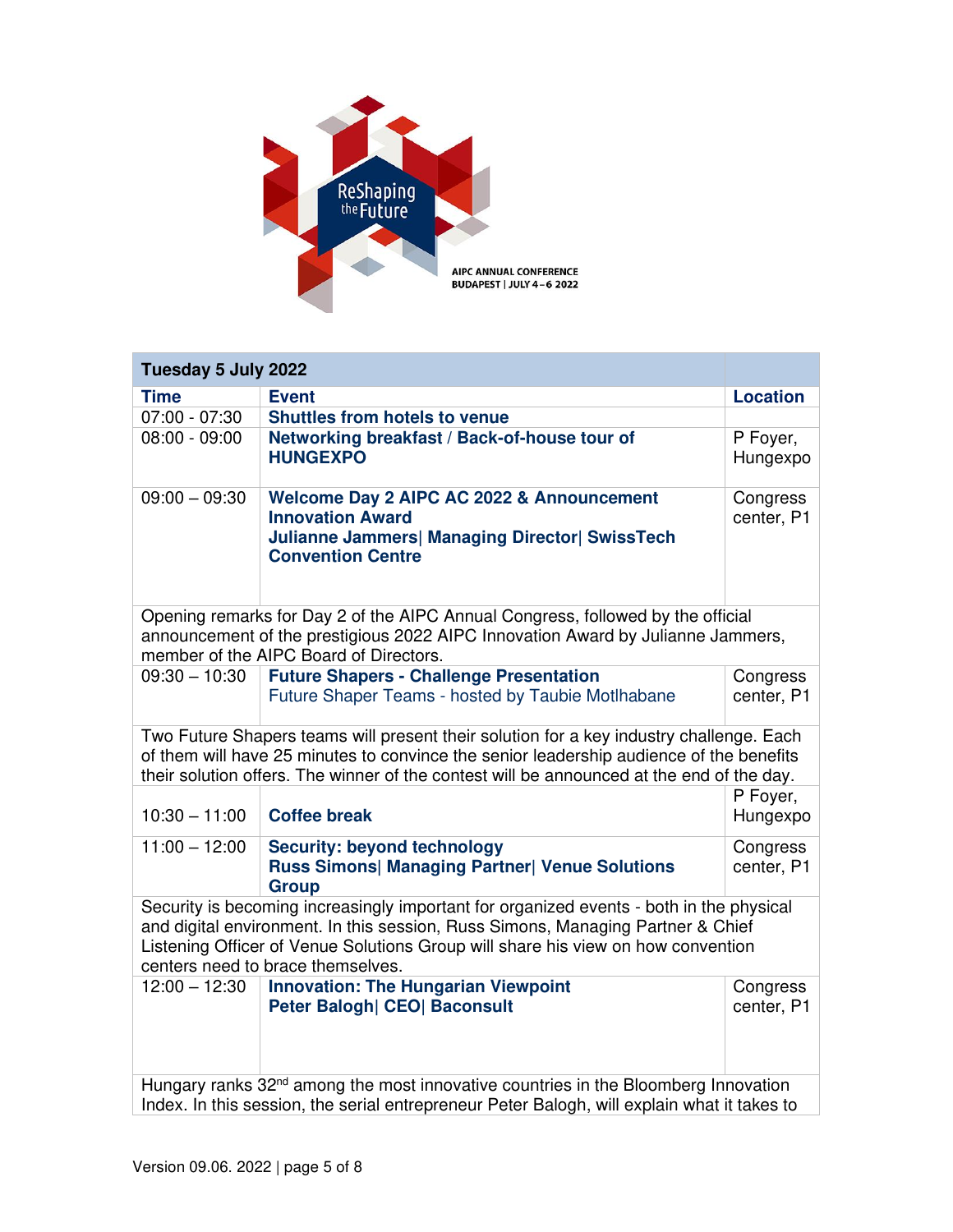

| industry.                                                                                                                                    | drive change and what are the areas of attention and opportunities for the event                                                                                                          |                        |  |
|----------------------------------------------------------------------------------------------------------------------------------------------|-------------------------------------------------------------------------------------------------------------------------------------------------------------------------------------------|------------------------|--|
| 12:30 - 14:00                                                                                                                                | <b>Lunch break</b><br><b>Sponsored by Ungerboeck-Eventbooking</b>                                                                                                                         | P Foyer,<br>Hungexpo   |  |
|                                                                                                                                              | 鬱 ungerboeck<br>eventbooking                                                                                                                                                              |                        |  |
| $14:00 - 15:30$                                                                                                                              | <b>LSP Session</b><br>Dora Epresi & team<br><b>Coach &amp; LSP Facilitator</b>                                                                                                            | Congress<br>center, P1 |  |
| $15:30 - 16:00$                                                                                                                              | <b>Coffee break</b>                                                                                                                                                                       | P Foyer,<br>Hungexpo   |  |
| $16:00 - 17:30$                                                                                                                              | <b>LSP Session</b><br>Dora Epresi & team<br><b>Coach &amp; LSP Facilitator</b>                                                                                                            | Congress<br>center, P1 |  |
| $17:30 - 18:00$                                                                                                                              | <b>Announcement Future Shapers Winner &amp; Award</b><br><b>Greg O'Dell   President   AIPC</b>                                                                                            | Congress<br>center, P1 |  |
| Official announcement of the first ever Future Shapers Awards, followed by the official<br>certification of all Future Shapers participants. |                                                                                                                                                                                           |                        |  |
| $18:00 - 18:30$                                                                                                                              | <b>Closing remarks &amp; invitation to closing cocktail</b><br>Christian Folden Lund   CEO  BC Hospitality Group<br><b>Gabor Ganczer   Managing Director  HUNGEXPO</b><br><b>Budapest</b> | Congress<br>center, P1 |  |
| Closing remarks of the 2022 edition of the AIPC Annual Congress and "farewell/see you<br>soon" by the CEO of the hosting venue.              |                                                                                                                                                                                           |                        |  |
| $18:30 - 20:00$                                                                                                                              | <b>Closing cocktail</b>                                                                                                                                                                   | P Foyer,<br>Hungexpo   |  |
| $20:00 - 21:00$                                                                                                                              | <b>Shuttles to the hotels</b>                                                                                                                                                             |                        |  |
| <b>Wednesday 6 July 2022</b>                                                                                                                 |                                                                                                                                                                                           |                        |  |
| $07:00 - 07:30$                                                                                                                              | <b>Shuttles from hotels to venue</b>                                                                                                                                                      |                        |  |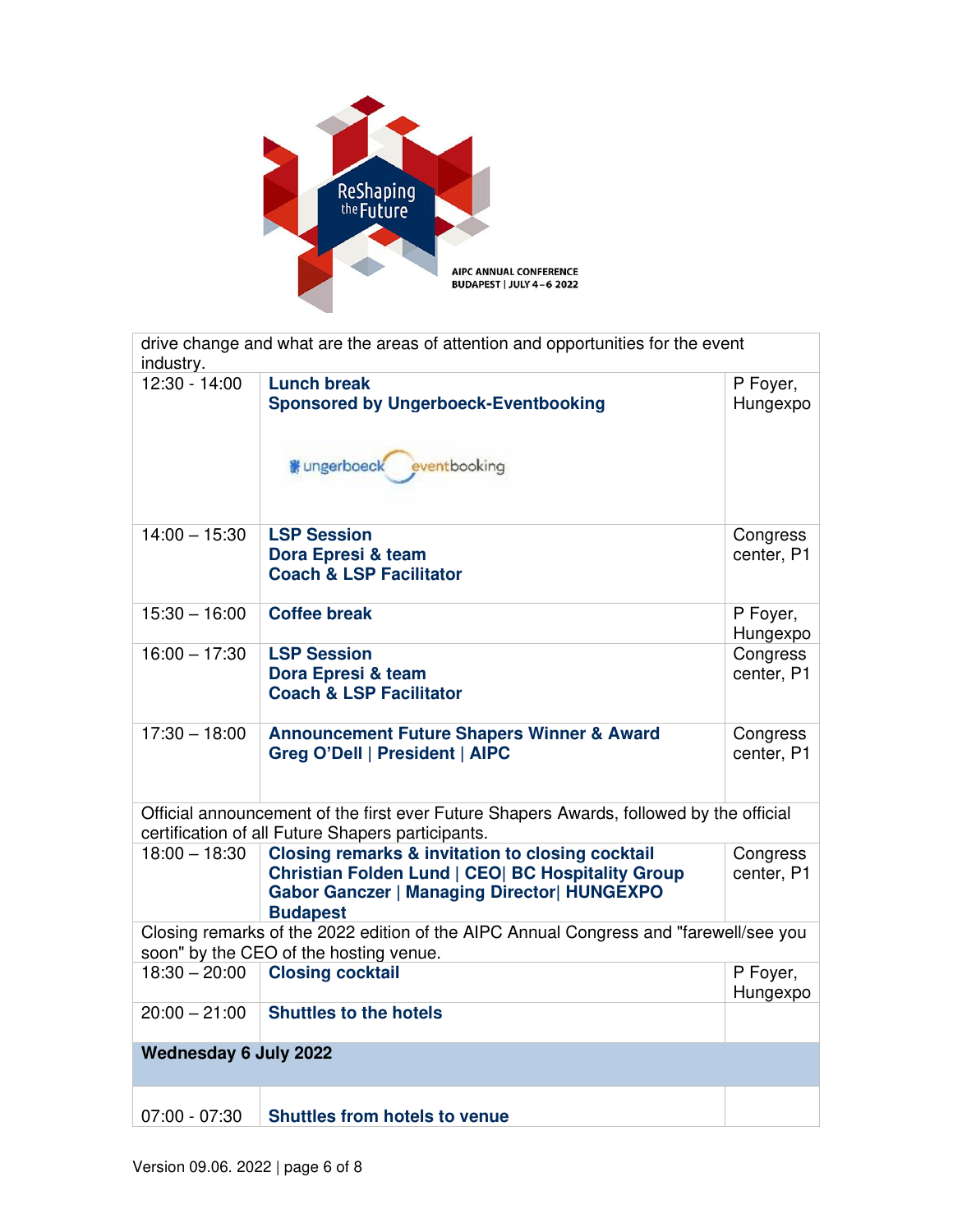

| 08:00-09:00     | <b>Networking breakfast</b>                                                                                                                                                                                                                                                                                                                                                                                       | P Foyer,<br>Hungexpo |
|-----------------|-------------------------------------------------------------------------------------------------------------------------------------------------------------------------------------------------------------------------------------------------------------------------------------------------------------------------------------------------------------------------------------------------------------------|----------------------|
| $09:00 - 12:30$ | <b>Governance Workshop</b>                                                                                                                                                                                                                                                                                                                                                                                        |                      |
|                 | Advocacy will be key to keep (the importance of) organized<br>events high on the agenda of policy makers. This<br>workshop - co-created with IMEX - has two objectives:                                                                                                                                                                                                                                           |                      |
|                 | 1) to learn from best-in-class examples, policy<br>makers and other associations on how to do so<br>successfully<br>2) to share knowledge and experiences between<br>colleagues through facilitated discussion.                                                                                                                                                                                                   |                      |
|                 | In the first part of the session, you will hear from venue<br>CEO's, policy makers and industry associations on best<br>practices when it comes to advocacy. This will pave the<br>way for the second part: a 'shirtsleeves' session which<br>allows the members to benchmark themselves and discuss<br>what advocacy looks like for their centres. Chatham House<br>rules apply to this portion of the workshop. |                      |
| $09:00 - 10:30$ | <b>Governance Workshop part 1</b><br><b>Introduction by Sven Bossu</b><br>Panel 1: Advocacy: venue point of view<br>Greg O'Dell   President   AIPC<br>Maurits van der Sluis  COO  RAI Amsterdam                                                                                                                                                                                                                   |                      |
|                 | Panel 2: Advocacy - regulator point of view<br>Speaker (MEP)                                                                                                                                                                                                                                                                                                                                                      |                      |
|                 | PANEL 3: Advocacy - Association point of view<br>Sven Bossu   CEO   AIPC<br>Kai Hattendorf   CEO   UFI<br><b>Martin Doyle   CEO   IAPCO</b>                                                                                                                                                                                                                                                                       |                      |